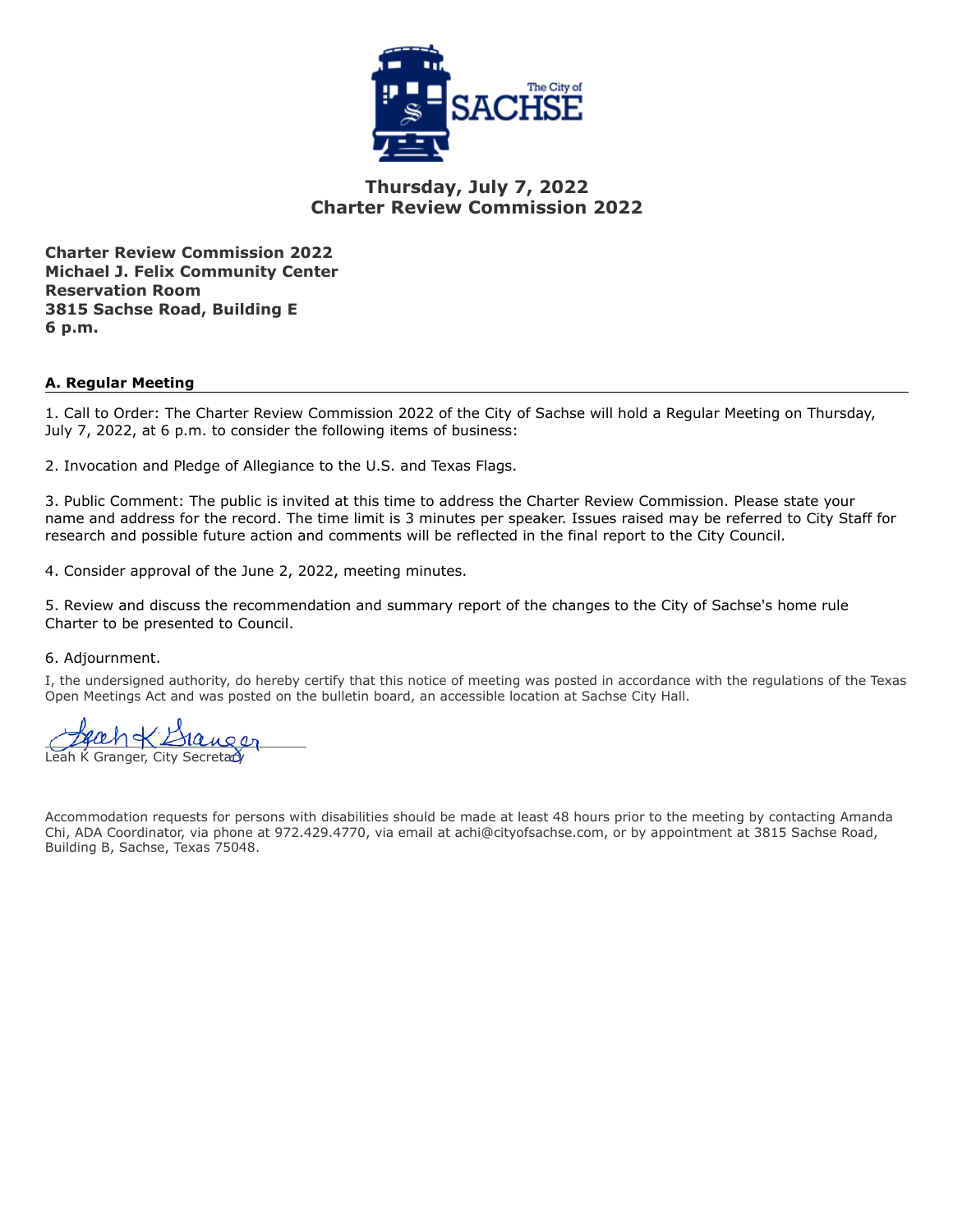

#### **Agenda Item Details**

| Meeting            | Jul 07, 2022 - Charter Review Commission 2022              |
|--------------------|------------------------------------------------------------|
| Category           | A. Regular Meeting                                         |
| Subject            | 4. Consider approval of the June 2, 2022, meeting minutes. |
| Access             | <b>Public</b>                                              |
| <b>Type</b>        | Action, Minutes                                            |
| Recommended Action | Approve the minutes as is.                                 |
|                    |                                                            |

#### **Public Content**

[06.02.22 Charter Review Minutes.pdf \(88 KB\)](https://go.boarddocs.com/tx/sachse/Board.nsf/files/CFNMMG597382/$file/06.02.22%20Charter%20Review%20Minutes.pdf) | [06.02.2022 Minutes Exhibit A.pdf \(115 KB\)](https://go.boarddocs.com/tx/sachse/Board.nsf/files/CFMQJQ6990E0/$file/06.02.2022%20Minutes%20Exhibit%20A.pdf)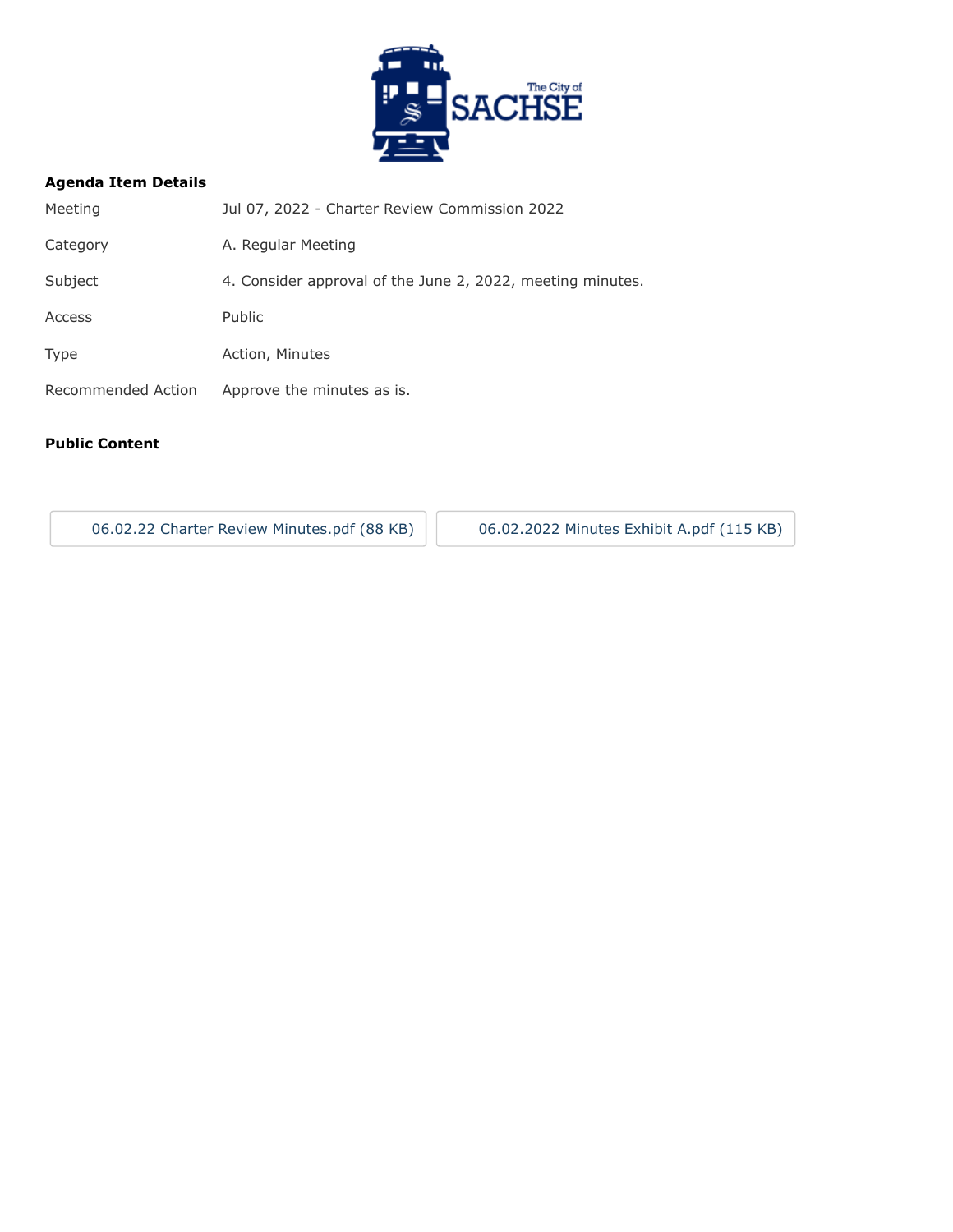#### **CHARTER REVIEW COMMISSION OF THE CITY OF SACHSE JUNE 2, 2022, MEETING MINUTES**

The Charter Review Commission of the City of Sachse held a regular meeting on Thursday, June 2, 2022, at 6 p.m. at the Michael J. Felix Community Center, 3815-E Sachse Road. Members present were Chairperson Scott McMurdie; Vice-Chairperson Billy George; Commissioners Ed Brown, Charles Elk, Marcia Harris-Daniel, Matthew Holboke, Butch Kemper, Jeanie Marten, Jim Mathis, Paul Watkins, and Kirk Wood; Assistant City Manager Lauren Rose; City Attorney Pete Smith; City Secretary Leah Granger, and Assistant to the City Manager Amanda Chi.

**Members absent**: Eric Dominguez and Karlos McGee.

Chairperson McMurdie called the meeting to order at 6:01 p.m.

#### **Invocation and Pledges of Allegiance to the US and Texas Flags.**

Mr. Elk led the pledges and Mr. McMurdie led the invocation.

#### **Citizen Input.**

There was no citizen input.

#### **Review, discuss, and make any recommended changes to the City of Sachse's home rule Charter.**

The Commission discussed the summary of amendments so far. A few commissioners were concerned that the term limits changes did not specify that the action would be retroactive. Mr. Wood also wanted the item to read "no more than six consecutive terms" rather than 18 consecutive years. Ms. Marten made a motion to make the amended section 3.02 regarding term limits retroactive. Mr. Wood seconded the motion and it failed with a 5-6 vote. Mr. Wood, Mr. Holboke, Mr. Kemper, Ms. Marten, and Ms. Harris-Daniel voted in favor of the motion. Mr. McMurdie, Mr. Elk, Mr. Watkins, Mr. Brown, Mr. Mathis, and Mr. George voted against the action.

Mr. Wood made a motion to change 18 consecutive years in the amended section 3.02 to "six consecutive terms". Mr. Watkins seconded the motion. Mr. George clarified that a full term was equal to anything more than 50% of the three-year term. The motion passed unanimously.

Mr. Ford arrived at the meeting at 6:16 p.m.

The Commissioners recognized that Mr. Alford resigned his commission and the Vice-Chair position was vacant. Mr. Watkins nominated Mr. George as the Vice-Chairperson. Mr. Ford seconded the motion, and it passed 11-1. Ms. Harris-Daniel abstained from the vote.

The Commission resumed where it left off at the conclusion of its last meeting by discussing section 6.04. Mr. McMurdie opened the floor for comments. Mr. Wood made a motion to change 6.04 (3) from twenty signatures to an equal number of signatures on each page. After discussion, Mr. Wood amended his motion to a minimum of ten signature and an even and equal number on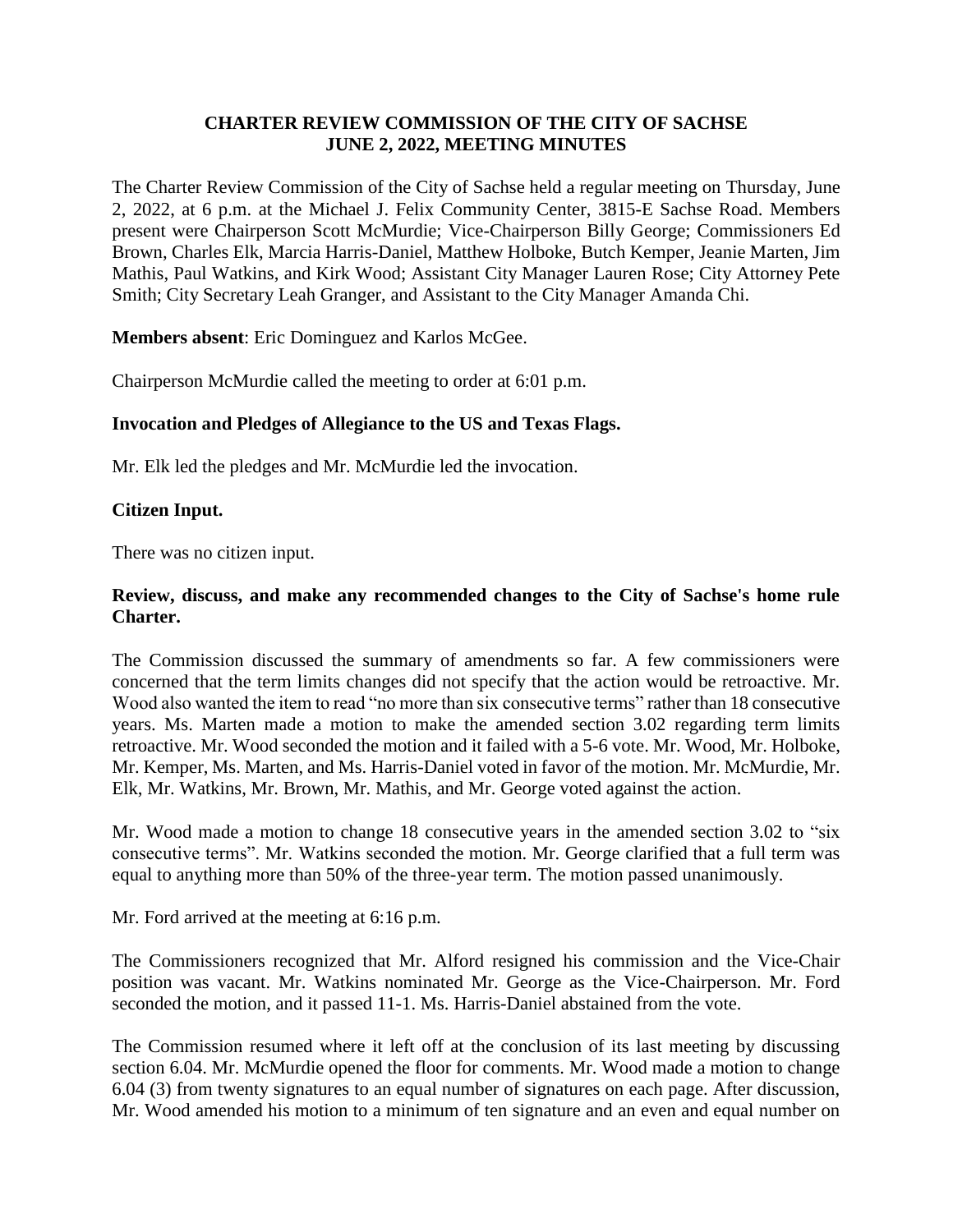each page. Discussion continued and Mr. Wood's motion was amended to ten signatures per page. Mr. McMurdie seconded the motion and it carried unanimously.

Mr. Wood made a motion to amend 6.05 from 30 days to 90 days. Mr. Watkins seconded the motion, and it carried 10-2 with Mr. Elk and Mr. George voting against it. After a moment of discussion, Mr. George made a motion to change 6.05 to 60 days rather than the 90 previously voted on. Mr. Holboke seconded the motion, and it carried 9-3 with Mr. Wood, Mr. Elk, and Ms. Harris-Daniel dissenting.

The remaining sections of Article VI were unchanged.

The Commission turned its attention to Article VII. Mr. Holboke would like a State of the City address from the City Manager to the City Council defining the City Manager's goals and outline for the year in either section 7.02 or 7.03. Ms. Rose clarified that the City Manager publishes a draft budget, available to the public, as a working document and suggestions for City Council to set the goals and direction for the coming fiscal year. The document is part of the posted Council agenda and is available in the City Secretary's office. The City Council then sets the goals for the City, not the City Manager, and those goals are discussed at a Council workshop. The workshop is open to the public and is the forum at which the City Manager is directed to focus the budget on the goals set by the Council. Mr. Wood commented that projects budgeted in one fiscal year may not be completed in that year depending on the size of the project. Particularly large projects require design and planning, and the public may not see progress but progress is being made behind the scenes.

Mr. Holboke made a motion to add language stating that the City Manager must present to City Council the issues facing the city that they want to accomplish in the next year. There was no second to the motion. Mr. Kemper pointed out that it is not appropriate for the City Manager to set goals for the city as that is the responsibility of the elected City Council and the Mayor. Mr. George made a motion to leave 7.02 and 7.03 as is. Mr. Ford seconded the motion for discussion. He pointed out that this may highlight a need for more communication regarding the budget to the public. After further discussion, the motion to leave sections 7.02 and 7.03 in its current state carried unanimously.

Mr. Ford made a motion to repeal and reserve 7.10 as noted in Mr. Smith's memo to the Commission (Exhibit A). Ms. Marten seconded the motion and it carried unanimously.

The Commission discussed the merits and disadvantages of requiring a change of City auditors every five years. Mr. Ford made a motion to leave section 7.18 as is. Mr. Holboke seconded the motion and it carried 11-1 with Mr. McMurdie voting against it.

Mr. George made a motion to change section 7.20 as noted in Mr. Smith's memo (Exhibit A). Mr. Mathis seconded the motion and it carried unanimously.

Ms. Marten made a motion to approve all remaining sections in their current state. Mr. Wood seconded the motion and it carried unanimously.

Ms. Marten would like to change the Charter to treat the Economic Development Corporation (EDC) and the Municipal Development District (MDD) boards in the same manner as all of the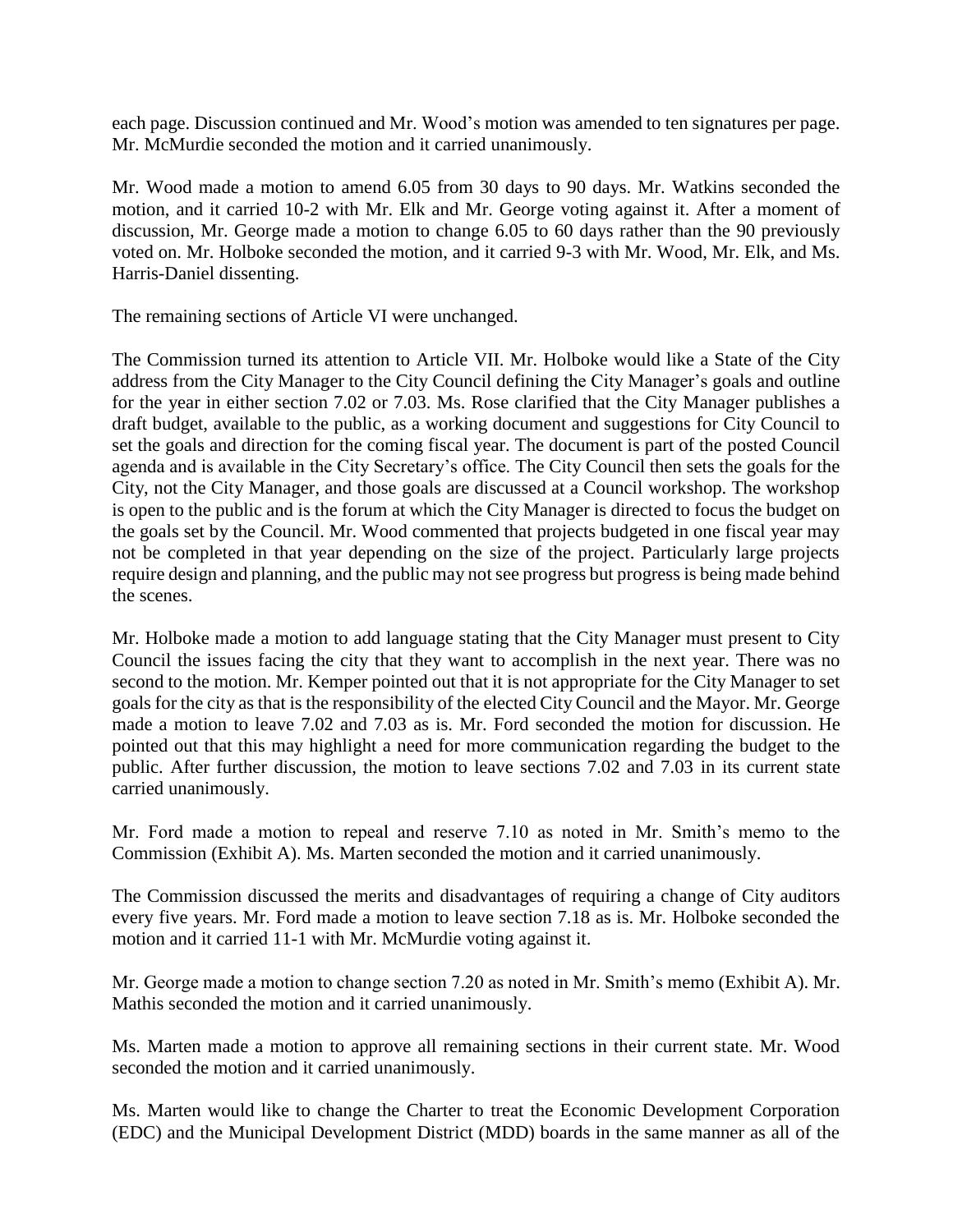other City Boards. Mr. Kemper pointed out that even though the EDC and MDD are governed by state statutes, those board members still serve at the pleasure of the City Council and can be removed by the City Council. Ms. Marten would like the same due process followed for all boards. Mr. Smith explained that Home Rule Charters may not supersede state law. These boards are nonprofit corporations and the Charter does not control their operations. The bylaws also help determine how the corporation acts and operates.

After continued discussion, Mr. Wood made a motion to amend section 8.01 (2) to include appointees of any city boards, commissions, and corporations in the section regarding removal of members. Ms. Marten seconded the motion. The motion was amended to apply the change throughout Article VIII and Ms. Marten seconded the amended motion. The vote was a tie and, therefore, failed. Mr. Wood, Mr. Holboke, Mr. Kemper, Ms. Marten, Ms. Harris-Daniel, and Mr. Watkins voted in favor of the change. Mr. George, Mr. Brown, Mr. Elk, Mr. McMurdie, Mr. Ford, and Mr. Mathis voted against the motion.

Mr. Mathis made a motion to enumerate all City boards, EDC, and MDD in the list under 8.02. Mr. Brown seconded the motion and it failed 3-8-1. Mr. Elk, Mr. Brown, and Mr. Mathis voted for the motion, and Ms. Marten abstained from the vote.

Ms. Harris-Daniel noted that there is nothing in the Charter discussing Council liaison and asked if that was possible for staff and counsel to propose language. After discussion, Mr. Smith will come back to the Commission with information and research of other cities regarding the definition and responsibilities of Council liaisons.

Mr. Wood made a motion to add a requirement for each board to make an annual recommendation on policy changes or reports informing the Council that they do not have any changes. The motion was postponed until after the information regarding the Council liaison is provided.

Ms. Marten made a motion to leave section 8.03 as is. Mr. Kemper seconded the motion and it carried unanimously.

Ms. Marten noted that the Planning and Zoning Commission does not always have items to review and would like to change the required number of meetings to "as needed." Ms. Marten made a motion to change the number of required meetings to "as needed". Mr. Ford seconded the motion and it carried unanimously.

Mr. Wood made a motion to approve all other sections of Article IX. Ms. Marten seconded the motion and it carried unanimously.

Mr. Wood made a motion to accept Article X as is. Mr. George seconded the motion and it carried unanimously.

The Commission discussed Article XI. Mr. Wood recommended section 11.07 (1) be changed from "at least 14 members" to "between seven and fourteen members." Prior to the election in 2006, ten members were required on the Charter Review Commission. Mr. McMurdie made a motion to leave 11.07 (1) as is. Mr. George seconded the motion and it carried unanimously.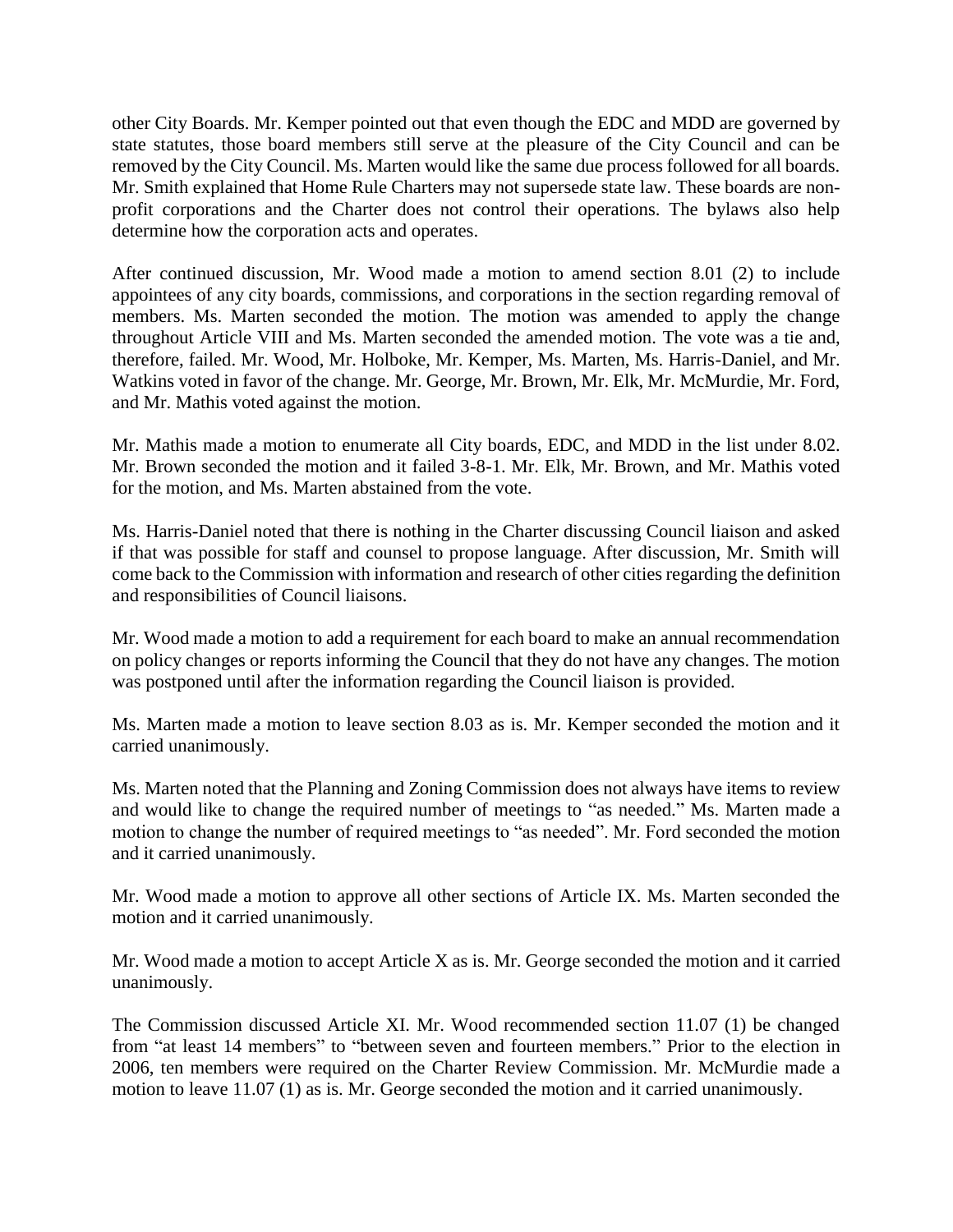Ms. Rose pointed out that 11.07 (2) uses the wrong version of ensure. Mr. Wood made a motion to change "insure" to "ensure". Mr. Watkins seconded the motion and the vote was unanimous.

Mr. McMurdie asked if publishing in a newspaper is a state requirement. Mr. Smith confirmed that state statute does require notice of a charter amendment election and comprehensive summary of the report be published in a newspaper. Ms. Marten made a motion to amend 11.07 (2) adding that the comprehensive summary be posted on the City website and may be removed after the election. Mr. Kemper seconded the motion and it carried unanimously.

Mr. Ford made a motion to leave the remaining sections of Article XI as is. Mr. Mathis seconded the motion and it passed unanimously.

Mr. McMurdie detailed the timeline for the remainder of the charter review process. Ideally, he would like to present the Commission's report at the July 18 City Council meeting in order to give them enough time to discuss the recommendation on August 1 and order the election by August 22. Ms. Rose recommended the Commission finish their review tonight to give them the maximum flexibility to craft the report.

Mr. George made a motion to leave Article XII as is. Mr. Ford seconded the motion and it carried unanimously.

Commissioners suggested that Article XIII may no longer be needed. Ms. Marten made a motion to remove and reserve Article XIII. Mr. Wood seconded the motion and it carried unanimously.

Mr. Wood would like to see the nepotism rule apply to all boards, commissions, and corporations. It was pointed out that it is currently stated as such in the code of ethics; however, he would like to see that policy raised to the level of the Charter. Mr. Wood made a motion to extend section 14.01 to all boards, commissions, and corporations. There was no second to the motion. Mr. Kemper made a motion to leave Article XIV as is. Ms. Marten seconded the motion and it carried unanimously.

The commission will review redlines and minutes at the July 7 meeting with the intention of presenting the report to the City Council on July 18 with as many members of the Commission in attendance as possible.

#### **Adjournment.**

Chairperson McMurdie adjourned the meeting at 8:49 p.m.

#### **APPROVE:**

**ATTEST:** Scott McMurdie, Chairperson

Billy George, Vice-Chairperson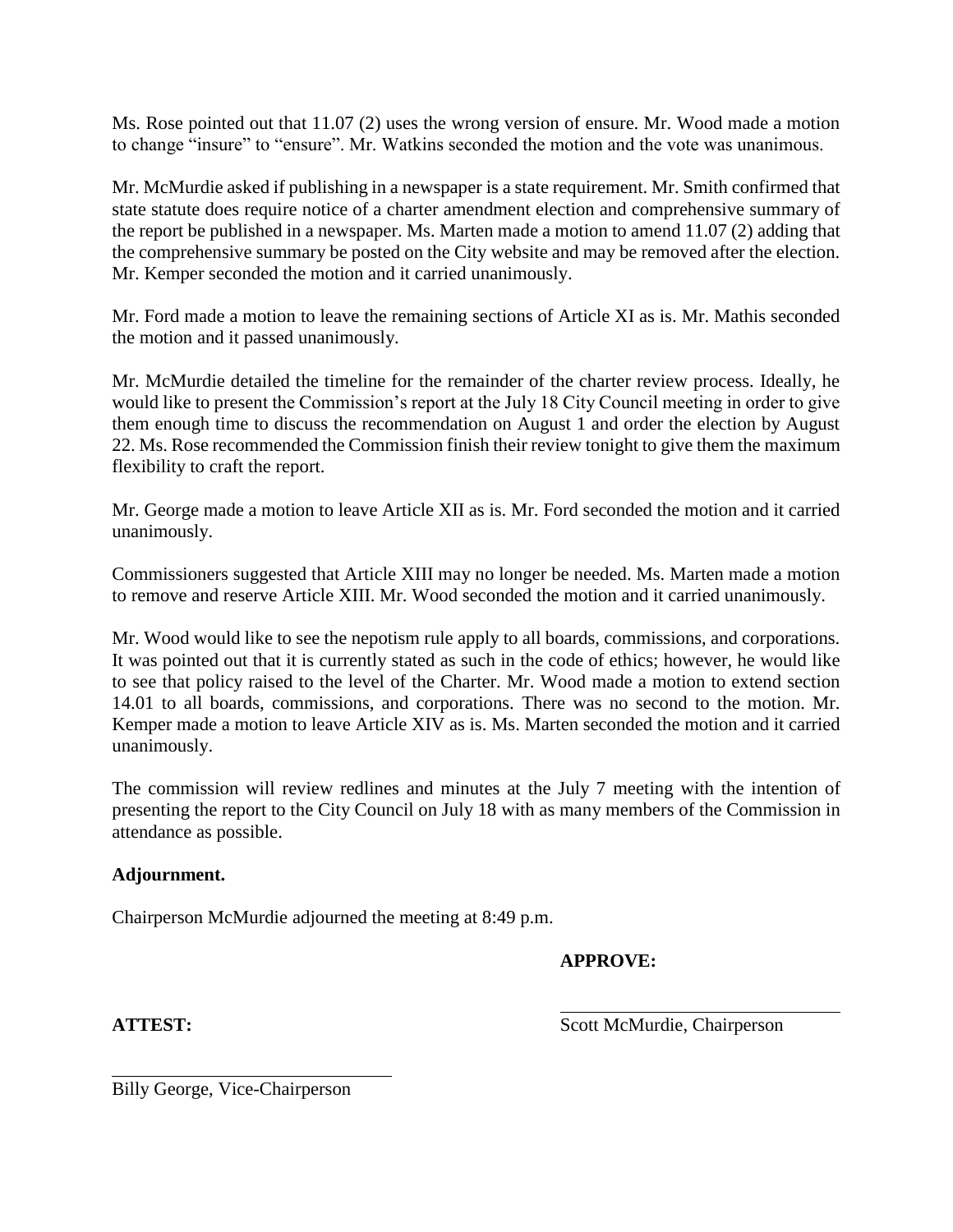# **EXHIBIT A**

# **MEMO**

**FOR:** Charter Review Commission 2022 **FROM:** City Attorney, Peter G. Smith **DATE:** June 2, 2022 **SUBJECT:** Charter Review Articles VII-IX

We have reviewed Article VII-IX of the Sachse Charter.

There are no changes required by law except as noted below.

Sections 7.04 and 7.10, though worded slightly differently, provide for virtually the same thing. We suggest repealing Section 7.10 and retaining 7.04 to eliminate potential conflicts. Texas Local Government Code section 102.008 requires budget to be available on City website, so language in 7.04 regarding the city manager making copies of the budget available for reasonable charge has no impact on citizens being able to access and review the budget for free on the internet. City Manager could still charge for cost of hard copies of full budget provided on request.

Section 7.20 Office of Tax Collector. City does not have an "Office of Taxation." Recommend amending it to read as follows:

"The city manager shall appoint a tax assessor/collector for the city, or the city council may contract with a governmental entity or with the board of directors of an appraisal district for the other governmental entity or the appraisal district to perform duties relating to the assessment or collection of taxes. In the assessment and collection of taxes, all provisions of the constitution and general laws of the State of Texas, the ordinances of this city relating thereto, and the provisions of this charter shall be followed."

PGS: (129883)

Geter & Smith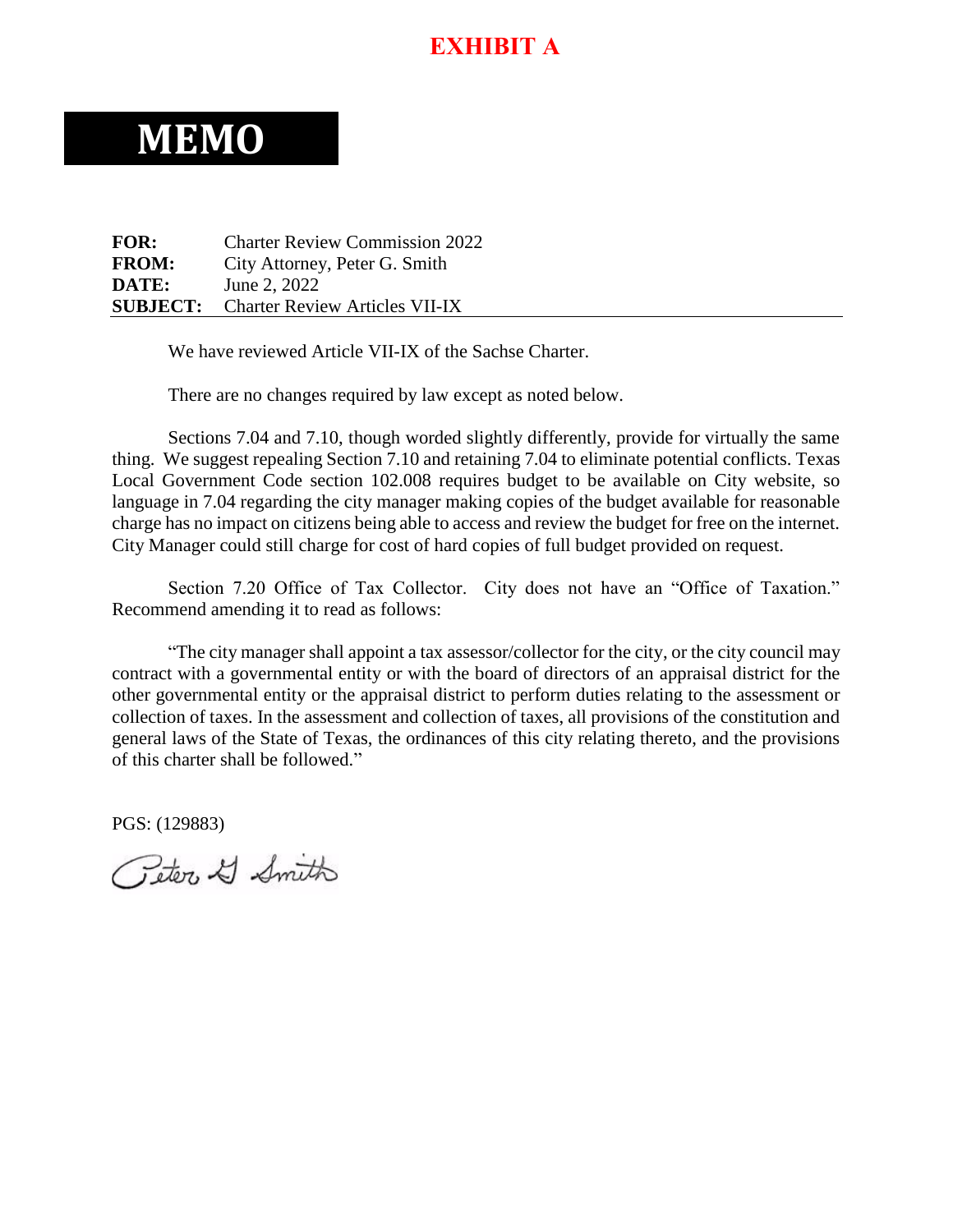

#### **Agenda Item Details**

| Meeting            | Jul 07, 2022 - Charter Review Commission 2022                                                                                                       |
|--------------------|-----------------------------------------------------------------------------------------------------------------------------------------------------|
| Category           | A. Regular Meeting                                                                                                                                  |
| Subject            | 5. Review and discuss the recommendation and summary report of the changes to the City of<br>Sachse's home rule Charter to be presented to Council. |
| Access             | Public                                                                                                                                              |
| <b>Type</b>        | Discussion, Information, Action                                                                                                                     |
| Recommended Action | Review and discuss the recommendation and summary report of the changes to the City of<br>Sachse's home rule Charter to be presented to Council.    |

#### **Public Content**

#### **BACKGROUND**

The Charter Review Commission has been appointed by the City Council and asked to review the City's home rule Charter. This is the first review section under consideration by the Charter Review Commission. City staff and the City Attorney will take notes on the discussion and will compile a summary of comments. At the end of the discussion, the Commission can take a vote on the items to be recommended.

#### **POLICY CONSIDERATIONS**

The Charter requires that the Charter Review Commission prepare and provide a report to the City Council on its findings.

#### **RECOMMENDATION**

Review and discuss the recommendation and summary report of the changes to the City of Sachse's home rule Charter to be presented to Council.

[20220608-Sachse\\_2022 Charter Recommendations-129318.pdf \(252 KB\)](https://go.boarddocs.com/tx/sachse/Board.nsf/files/CFNSS673FFB2/$file/20220608-Sachse_2022%20Charter%20Recommendations-129318.pdf)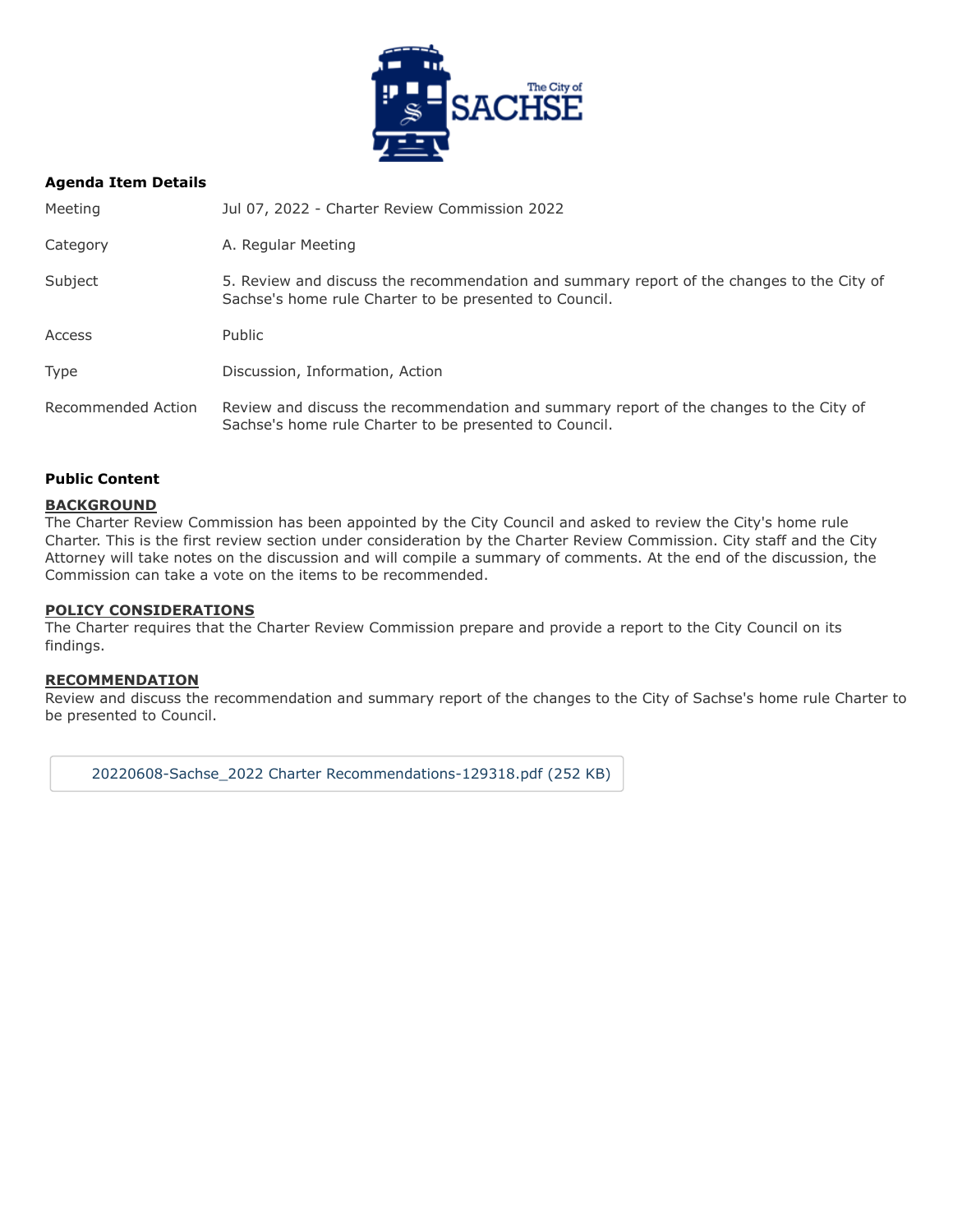

Peter G. Smith Direct: 214-665-3365 Email: psmith@njdhs.com Web: www.njdhs.com

TO: Charter Commission FROM: Peter G. Smith, City Attorney DATE: June 8, 2022 RE: Proposed Amendments to City Charter.

As of the date of this memorandum the following Sections have been proposed for the following amendments. Deleted text appears in double underlined bold strike through text and added text appears in bold double underline. We also updated changes to section 3.02 "eighteen consecutive years to six consecutive terms" based on the June 2, 2022 meeting of the Commission.

2.02 3.01 3.02 3.04 3.06(4) 3.07 (i) 3.09 (1) 3.13 3.14 (3) 3.16 (4) 3.18 5.02 (c) 6.04 6.05 7.04 7.10 7.20 9.01 (2) 11.07 (b) Article XIII

#### **Sec. 2.02 - PUBLIC IMPROVEMENTS**

The city shall have the power to construct and maintain, within or without its corporate limits, streets, flood control facilities, and sanitary, water and storm drainage facilities, in, over, under or upon all public property and easements granted for that purpose and to levy assessments for the costs of such improvements. The city shall have the power to collect attorney's fees for the collection of paving assessment in foreclosure**s** cases as allowed under state law. It shall have the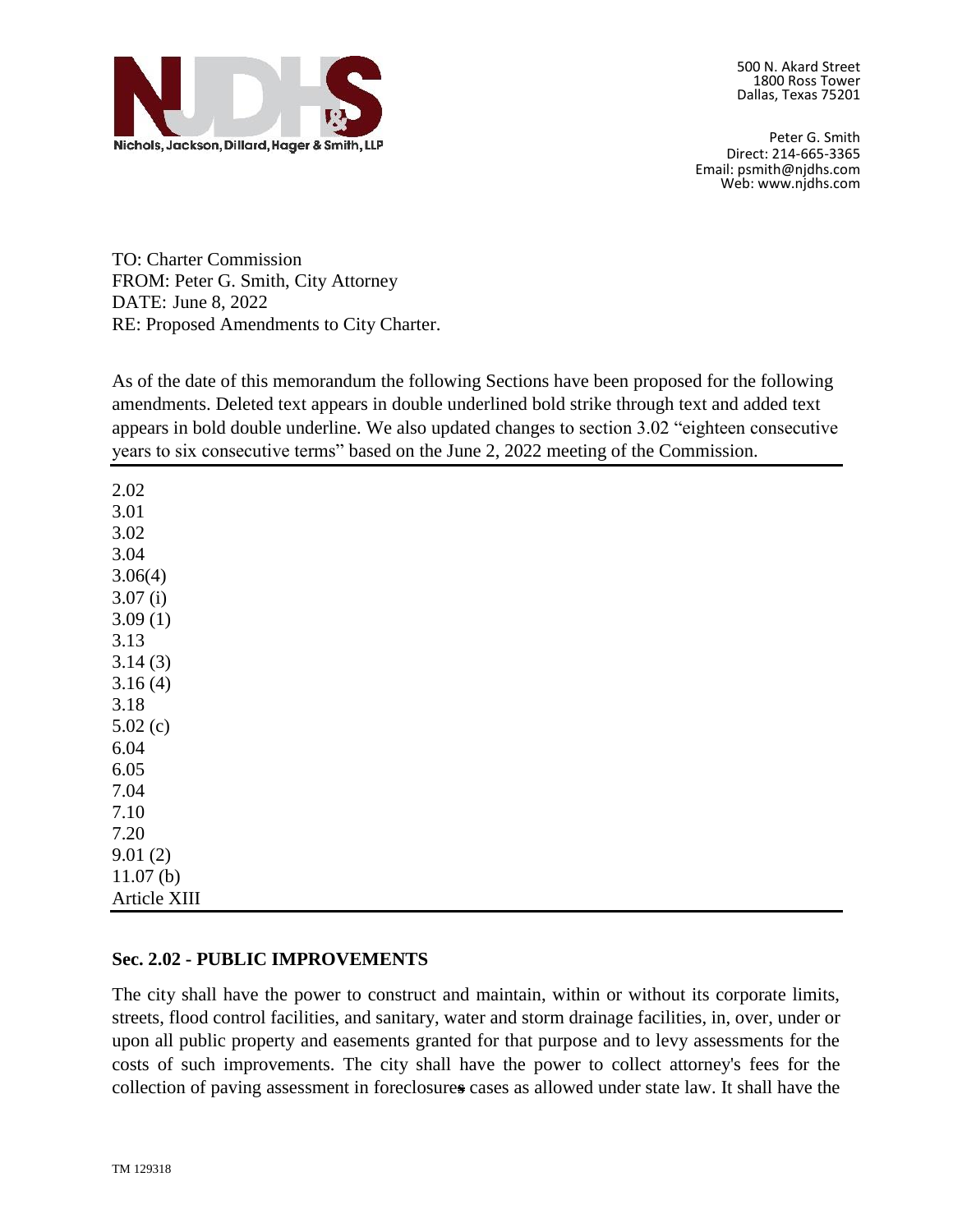

Peter G. Smith Direct: 214-665-3365 Email: psmith@njdhs.com Web: www.njdhs.com

power to cause liens to be established for the purpose of securing such levies and shall have the power to compel the use of such improvements by the inhabitants of the city.

## **Sec. 3.01 - COMPOSITION**

The council shall be composed of a mayor and six (6) council members**, that is a mayor and six (6) council members elected by numbered places 1, 2, 3, 4, 5 and 6 by the qualified voters of the entire city for staggered terms of three (3) years each or until their successor has been elected or appointed and qualified**. Each council position shall be designated as a Place, to be determined as set forth in Sec. 3.02 of this Article. The mayor and council members shall be elected at large, and shall serve for a term of three (3) years as prescribed by the Texas Election Code and until his or her successor has been elected and duly qualified. Elections for two places shall be held each year, and the election for mayor shall be held every three years. If the candidate with the highest number of votes in an election receives less than a majority vote, then a runoff election shall be held between the two candidates receiving the highest number of votes. Such runoff election shall be held pursuant to the provisions of the Texas Election Code and applicable ordinances. **To provide for staggered terms of office the mayor and council members in places 5 and 6 are elected for a three (3) year term commencing with the regular municipal election in May 2022, council members in places 3 and 4 are elected for a three (3) year term commencing with the regular municipal election in May 2023, and council members in places 1 and 2 are elected for a three (3) year term commencing with the regular municipal election in May 2024.**

## **Sec. 3.02 - PROCEDURES FOR DETERMINING COUNCIL PLACES AND INITIAL TERMS OF OFFICE LIMITS**

**Commencing with the May 2023 city officer election, no person shall serve as mayor for more than three (3) consecutive elected terms, and no person shall serve as councilmember for more than three (3) consecutive elected terms. No person shall serve as a councilmember and mayor (combined) for more than six (6) consecutive terms. For purposes of this Section and computing the limitations on terms:**

**(1) A mayor or councilmember, who vacates, for any reason, city office before the end of the term for which such person was elected, shall be considered to have completed that term.**

**(2) Election to fulfill an unexpired councilmember term, or unexpired mayor term if applicable, shall be computed as follows**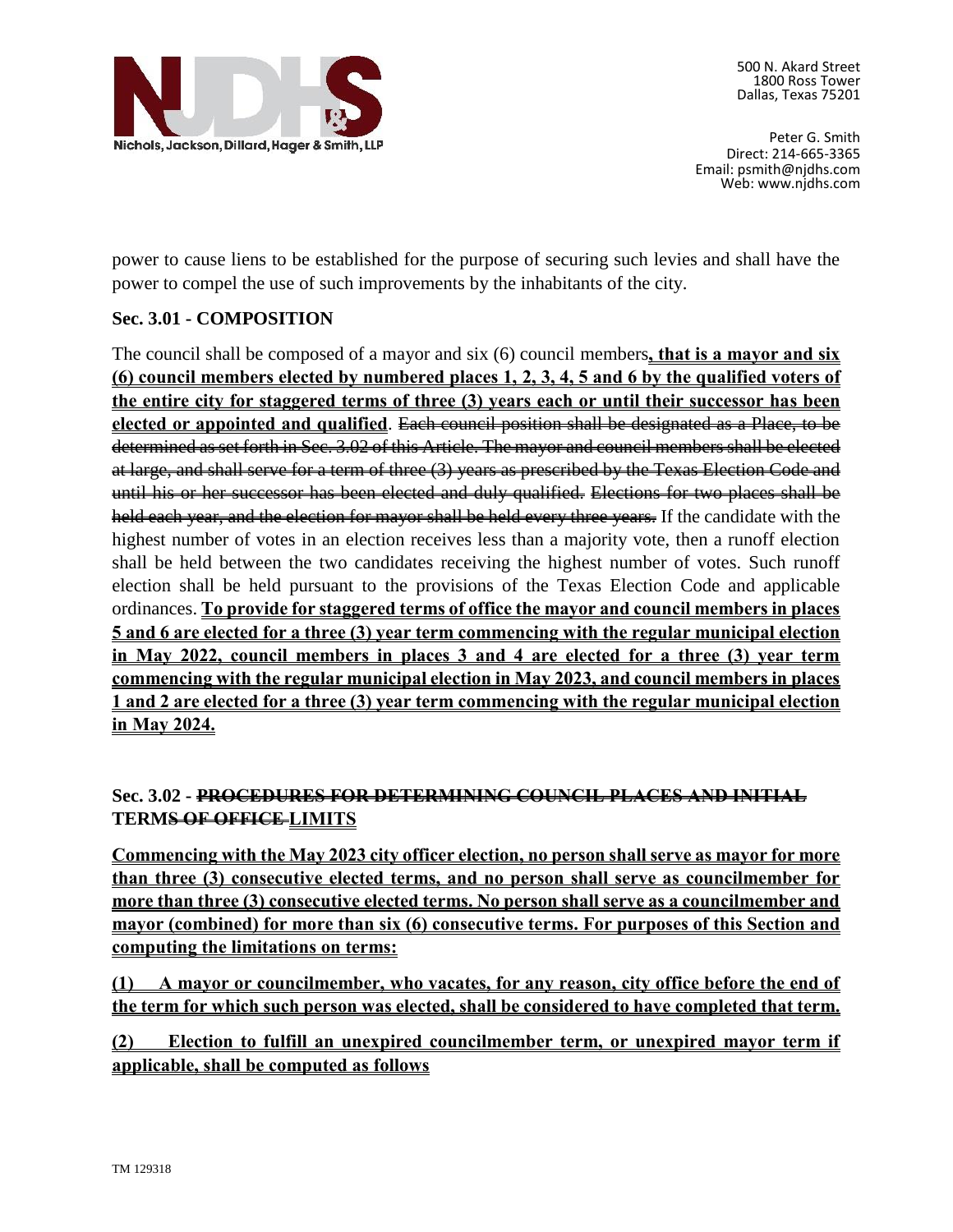

Peter G. Smith Direct: 214-665-3365 Email: psmith@njdhs.com Web: www.njdhs.com

# **(i) If 50 percent or more of the term is remaining, it shall be included in the computation of term limits; or**

**(ii) If less than 50 percent of the term is remaining, it shall not be included in the computation of term limits.**

**Any councilmember or mayor, who is ineligible to run for elected city office due to the limitations on terms as provided herein, shall remain ineligible to hold an elected city office for a period of two years following the expiration of the most recent term of city office for which such person was elected with the exception of a councilmember seeking the office of mayor or the mayor seeking the office of a councilmember.** (1) The eity councilmember receiving the highest number of votes of the qualified voters of the city who vote in the May 7, 1994 election shall be designated as occupying Place 1, and shall [hold] office for three (3) years. The city councilmember receiving the second highest number of votes of the qualified voters of the city who vote in the May 7, 1994 election shall be designated as occupying Place 2 and hold office for three (3) years. The city councilmember receiving the third highest number of votes of the qualified voters of the city who vote in the May 7, 1994 election shall be designated as occupying Place 3 and shall hold office for two (2) years.

(2) At the first regularly scheduled council meeting held in February, 1995, the city secretary shall prepare three (3) identical paper ballots. One ballot shall be marked "Place 4", the second "Place 5", and the third "Place 6". Each councilmember who was not elected at the election held on May 7, [1]994, shall draw a ballot by lot. The councilmember drawing the [b]allot marked "Place 4" shall be the councilmember for Place 4, the councilmember drawing the ballot marked "Place 5" shall be the councilmember for Place 5, and councilmember drawing the ballot marked "Place 6" shall be the councilmember for Place 6. The councilmember designated as Place 4 shall hold office until the election for councilmembers held in May, 1996. The councilmembers designated as Place 5 and Place 6 shall hold office until the election for councilmembers held in May, 1995.

#### **Sec. 3.04 - COMPENSATION**

Compensation of the members of the city council shall be determined by the city council by ordinance, but no increase in such compensation shall take effect **until** commencement of the terms of mayor and/or council members elected at the next regular election. Members of the city council shall be entitled to reimbursement for actual expenses incurred in the performance of official duties.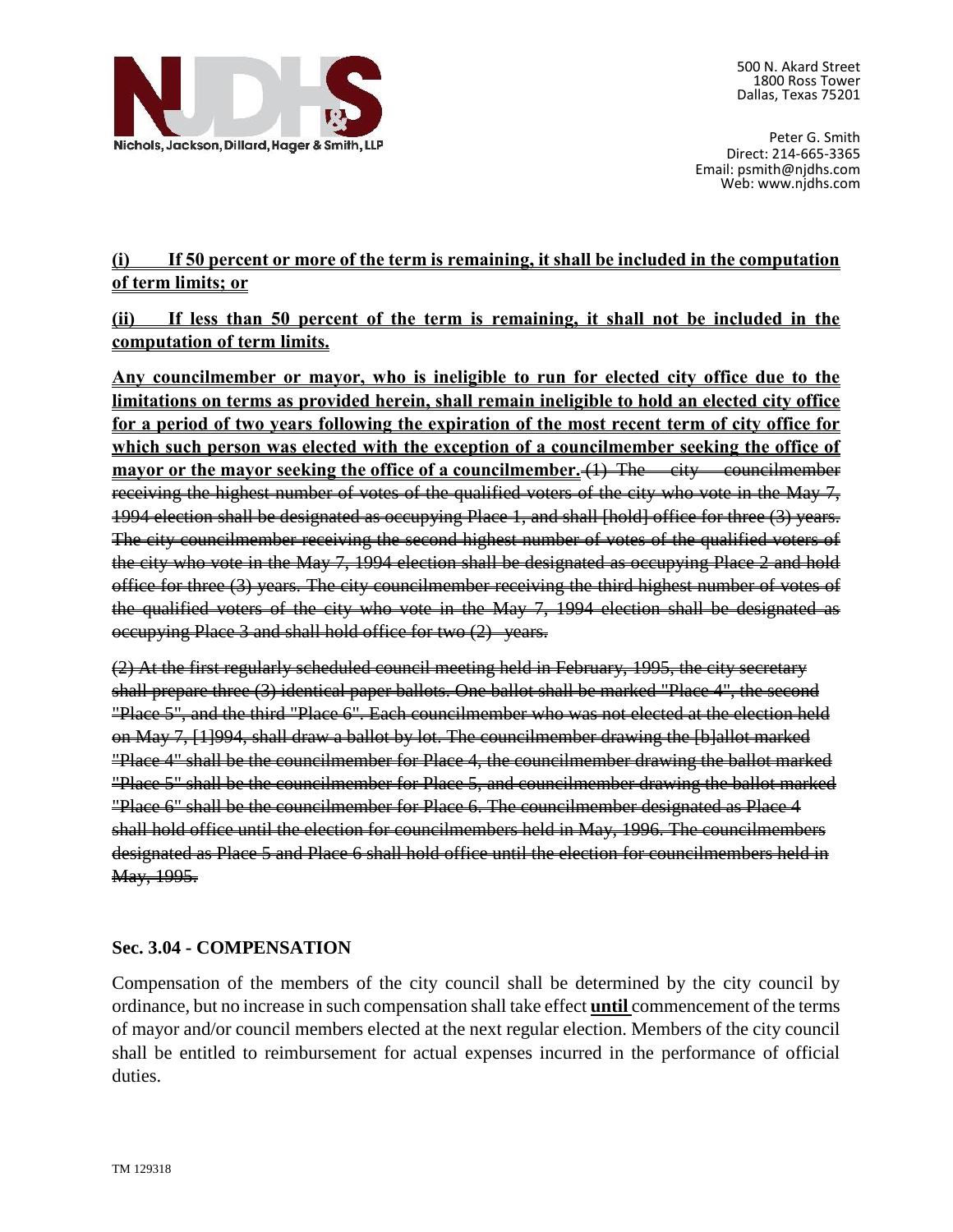

Peter G. Smith Direct: 214-665-3365 Email: psmith@njdhs.com Web: www.njdhs.com

#### **Sec. 3.06 - VACANCIES, FORFEITURES AND FILLING OF VACANCIES**

(1) The office of a city council member or the mayor shall become vacant upon his death, resignation, forfeiture of, or removal from office by any manner authorized by law.

(2) If any member of the city council is absent from four (4) of seven (7) consecutive regular meetings, without explanation acceptable to a majority of the remaining city council members, his office shall be declared vacant at the next regular meeting of the city council by resolution. In addition, any member of the city council who has been absent for six (6) consecutive regular meetings due to any reason shall have his seat declared vacant at the next regular meeting of the city council by resolution.

(3) Any member of the city council who ceases to possess the required qualifications for office or who is convicted of a felony or of a misdemeanor involving moral turpitude or is convicted of violating state law concerning conflict of interest shall forfeit his office. Every forfeiture shall be declared and enforced by a majority of the city council.

(4) A vacancy or vacancies in the position of mayor or council member shall be filled by majority vote of the qualified voters at a special election called for such purpose on the next uniform election date as provided by state law. If the candidate with the highest number of votes in such special election receives less than a majority vote, then a runoff election shall be held between the two candidates receiving the highest number of votes. Such special and runoff elections shall be held pursuant to the provisions of the Texas Election Code and applicable ordinances.

#### **Sec. 3.07 - POWERS OF THE CITY COUNCIL**

All powers of the City of Sachse and the determination of all matters of policy shall be vested in the city council. Except where in conflict with and otherwise expressly provided by this Charter, the city council shall have all powers authorized to be exercised by the city council by state law and the acts amendatory thereof and supplementary thereto, now or hereafter enacted. Without limitation of the foregoing and among the other powers that may be exercised by the city council, the following are hereby enumerated for greater certainty:

- (a) Appoint and remove the city manager;
- (b) Appoint and remove the municipal court judge(s); (Election of May 13, 2006)
- (c) Appoint and remove the city attorney;
- (d) Appoint and remove the city secretary; (Election of April 5, 1986)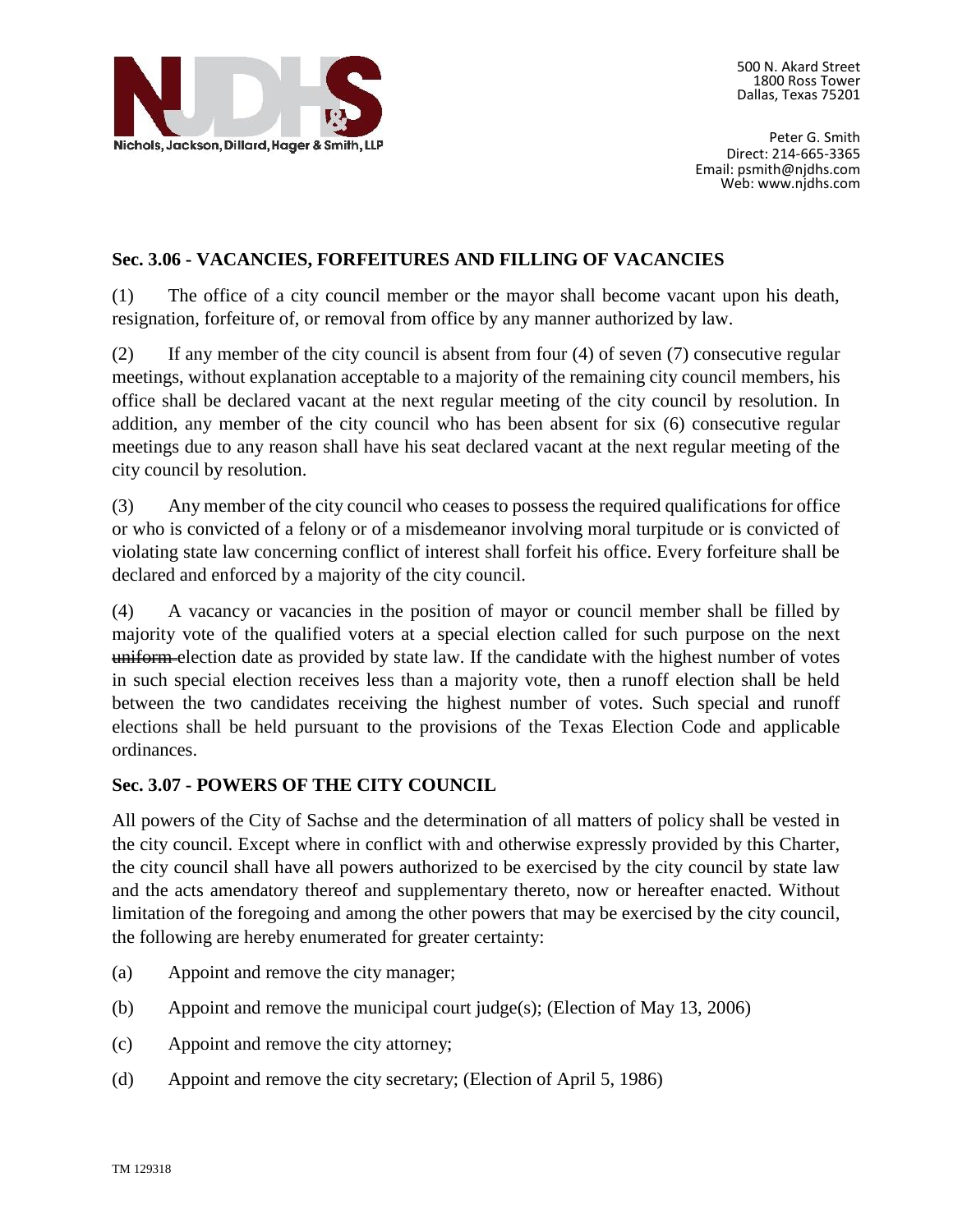

Peter G. Smith Direct: 214-665-3365 Email: psmith@njdhs.com Web: www.njdhs.com

(e) Establish administrative departments including, but not limited to, police, fire, library, water, sewer, animal control, building inspection and fire marshal.

(f) Adopt the budget of the city;

(g) Collectively inquire into the conduct of any office, department or agency of the city and make investigations as to municipal affairs;

(h) Provide a planning and zoning commission and a board of adjustment and other boards as deemed necessary, and appoint the members of all such boards and commission[s]. Such boards and commissions shall have all powers and duties now or hereafter conferred and created by this Charter, by city ordinance or by law;

#### (i) Adopt plats **Reserved;**

(j) Adopt and modify the official map of the city;

(k) Adopt, modify and carry out plans in cooperation with the planning and zoning commission for the replanning, improvement and redevelopment of specific areas of the city;

(l) Adopt, modify and carry out plans in cooperation with the planning and zoning commission for the replanning, reconstruction or redevelopment of any area or district which may have been destroyed in whole or part by disaster;

(m) Regulate, license and fix the charges or fares made by any person owning, operating or controlling any vehicle of any character used for the carrying of passengers for hire on the public streets and alleys of the city;

(n) Provide for the establishment and designation of fire limits and prescribe the kind and character of buildings or structures or improvements to be erected therein; provide for the erection of fireproof buildings within certain limits; and provide for the condemnation of dangerous structures of buildings or dilapidated buildings or buildings calculated to increase the fire hazard, and the manner of their removal or destruction;

(o) Fix and regulate rates and charges of all utilities and public services.

#### **Sec. 3.09 - MEETINGS OF THE CITY COUNCIL**

(1) The city council shall hold at least one (1) regular meeting each month and as many additional meetings as it deems necessary to transact the business of the city. The city council shall fix by ordinance the date and time of the regular meetings.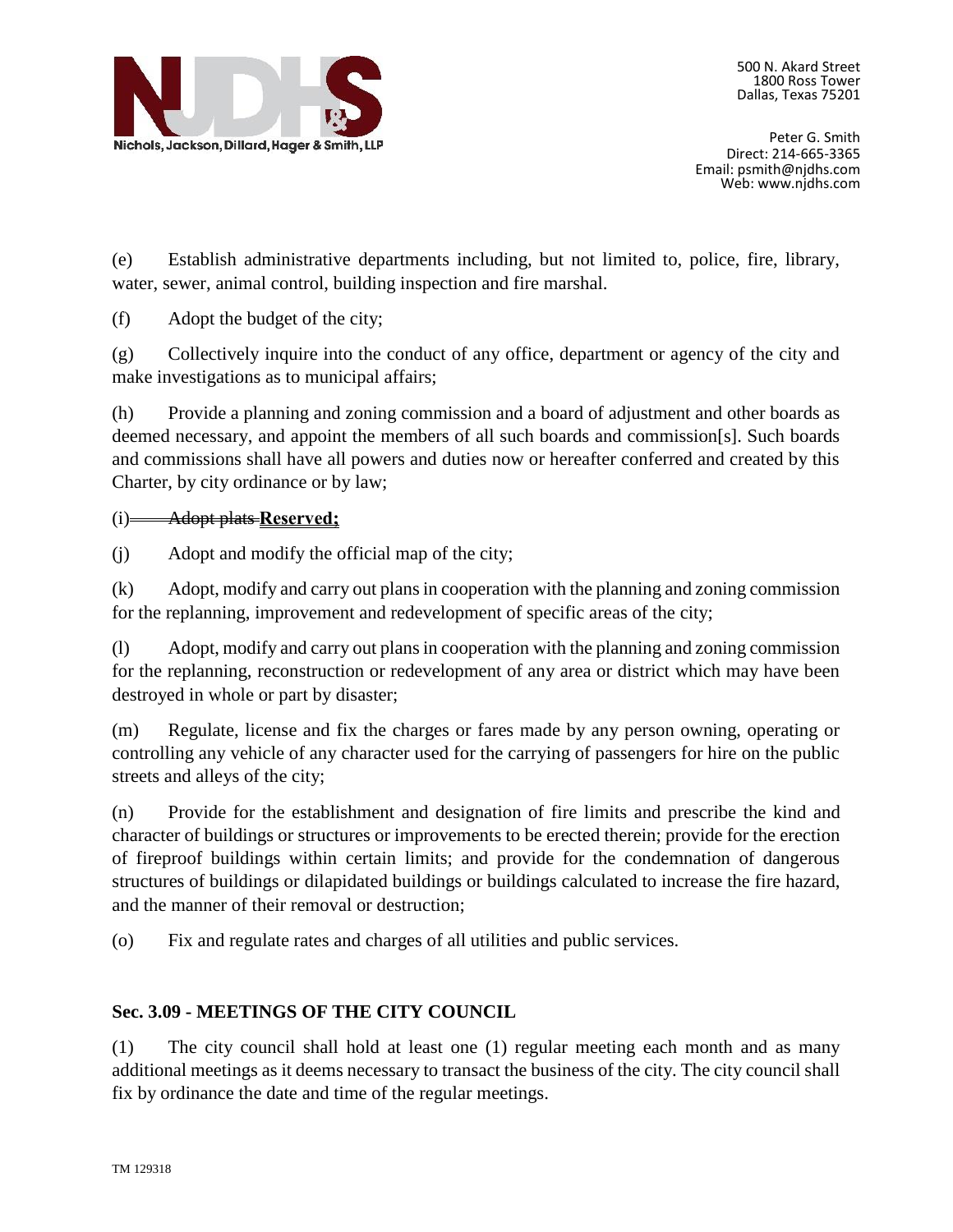

Peter G. Smith Direct: 214-665-3365 Email: psmith@njdhs.com Web: www.njdhs.com

Special meetings of the city council shall be held at the call of the mayor or **three** a majority of the city council members upon provision of Public notice in accordance with state law.

(2) Notice of regular, special and emergency meetings of the city council shall be given as required by the Texas Open Meetings Act.

#### **Sec. 3.13 - RULES OF PROCEDURE**

The city council shall conduct its meetings in accordance with Robert's Rules of Order. The city council shall determine its own order of business. The city council shall provide that the citizens of the city shall have a reasonable opportunity to clearly hear and be heard at public hearings with regard to specific matters under consideration. The city council shall provide for minutes to be taken and recorded for all meetings as required by law. Such minutes shall be a public record and shall be kept and maintained by the city secretary.

#### **Sec. 3.14 - PASSAGE OF ORDINANCES IN GENERAL**

(1) The city council shall legislate by ordinance only, and the enacting clause of every ordinance shall be "Be it ordained by the City Council of the City of Sachse, Texas …" Each proposed ordinance shall be introduced in the written or printed form required for adoption. No ordinance shall contain more than one (1) subject which shall be clearly expressed in its caption. General appropriation ordinances may contain various subjects and accounts for which monies are to be appropriated. After adoption, an ordinance shall not be amended or repealed except by the adoption of another ordinance amending or repealing the original ordinance. Except where an ordinance is repealed in its entirety, the amendatory or repealing ordinance shall set out in full the ordinance sections or subsections to be amended or repealed and shall indicate new language by enclosing it in quotation marks. Copies of proposed ordinances, in the form required for adoption, shall be furnished to members of the city council before the city council meeting at which such ordinance is to be considered. Copies of the proposed ordinance, in the form required for adoption, shall be available at the city offices and shall be furnished to citizens upon request to the city secretary from and after the date on which such proposed ordinance is posted as an agenda item for a city council meeting and, if amended, shall be available and furnished in amended form for as long as the proposed ordinance is before the city council.

(2) A proposed ordinance which has been amended in substance after its placement on the agenda for a city council meeting may not be voted on at such city council meeting, unless the mayor announces at such city council meeting the amendments to such ordinance. All persons interested in such ordinance shall have a reasonable opportunity to be heard.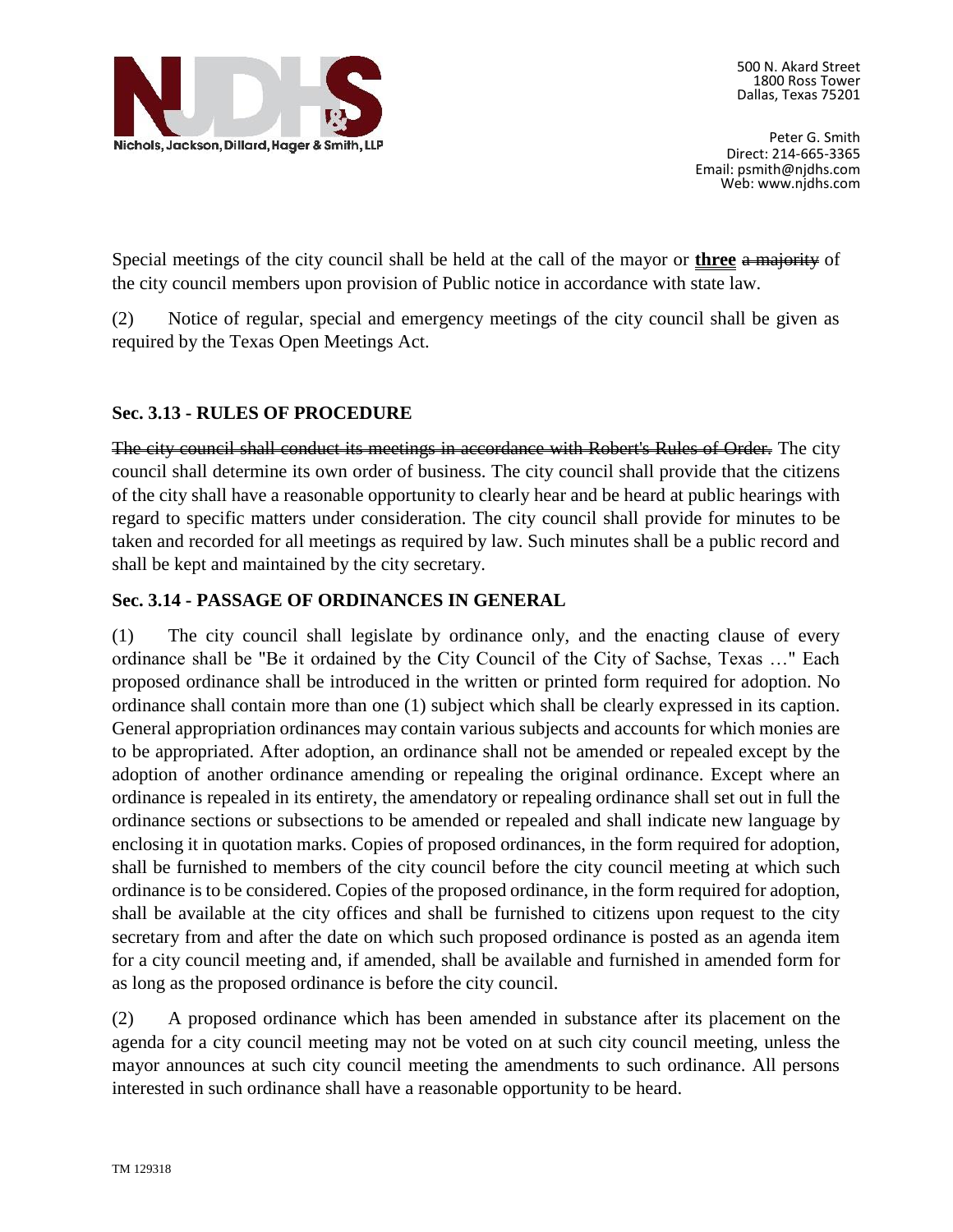

Peter G. Smith Direct: 214-665-3365 Email: psmith@njdhs.com Web: www.njdhs.com

(3) Every ordinance shall become effective upon adoption or at any later time(s) specified in the ordinance, except that every ordinance imposing any penalty, fine or forfeiture shall become effective only after having been published once in its entirety or summary form after adoption, in a newspaper **or as otherwise allowed** as required by law.

(4) The reading aloud of a title and caption of the ordinance shall suffice as a reading provided printed copies of the ordinance in the form required for adoption are in front of all members of the city council. If a majority of the members' present request that the ordinance be read in its entirety, it must be read.

# **Sec. 3.16 - AUTHENTICATION, RECORDING, CODIFICATION PRINTING AND DISTRIBUTION**

(1) All ordinances and resolutions adopted by the city council shall be authenticated by seal and signature of the city secretary and numbered consecutively as adopted. They shall be properly indexed and placed in a book kept open for public inspection.

(2) The city council shall maintain the codification of ordinances of the city. This codification shall be known and cited as "The Sachse City Code" and shall be in full force and effect without the necessity of such Code or any part thereof being published in any newspaper. The caption, descriptive clause and other formal parts of the ordinances of the city may be omitted without effecting the validity of such ordinances when codified. Every general ordinance enacted subsequent to such codification shall be enacted as an amendment to the Code. For the purpose of this section, general ordinances shall be deemed to be those ordinances of a permanent or continuing nature which affect the residents of the city at large.

(3) The city council shall cause all ordinances and amendments to this Charter to be printed promptly following their adoption. A copy of each ordinance and amendment shall be placed in appropriate city offices for public reference.

#### **(4) The city shall cause the code of ordinances to be accessible on the city's website.**

# **Sec. 3.18 - BOND**

The city council shall **may** require bonds of all municipal officers and employees who receive or pay out any monies of the city. The amount of the bonds shall be determined by the city council and the cost shall be borne by the city.

# **Sec. 5.02 - FILING FOR OFFICE**

(1) Candidates for city offices shall file for office in accordance with the Texas Election Code.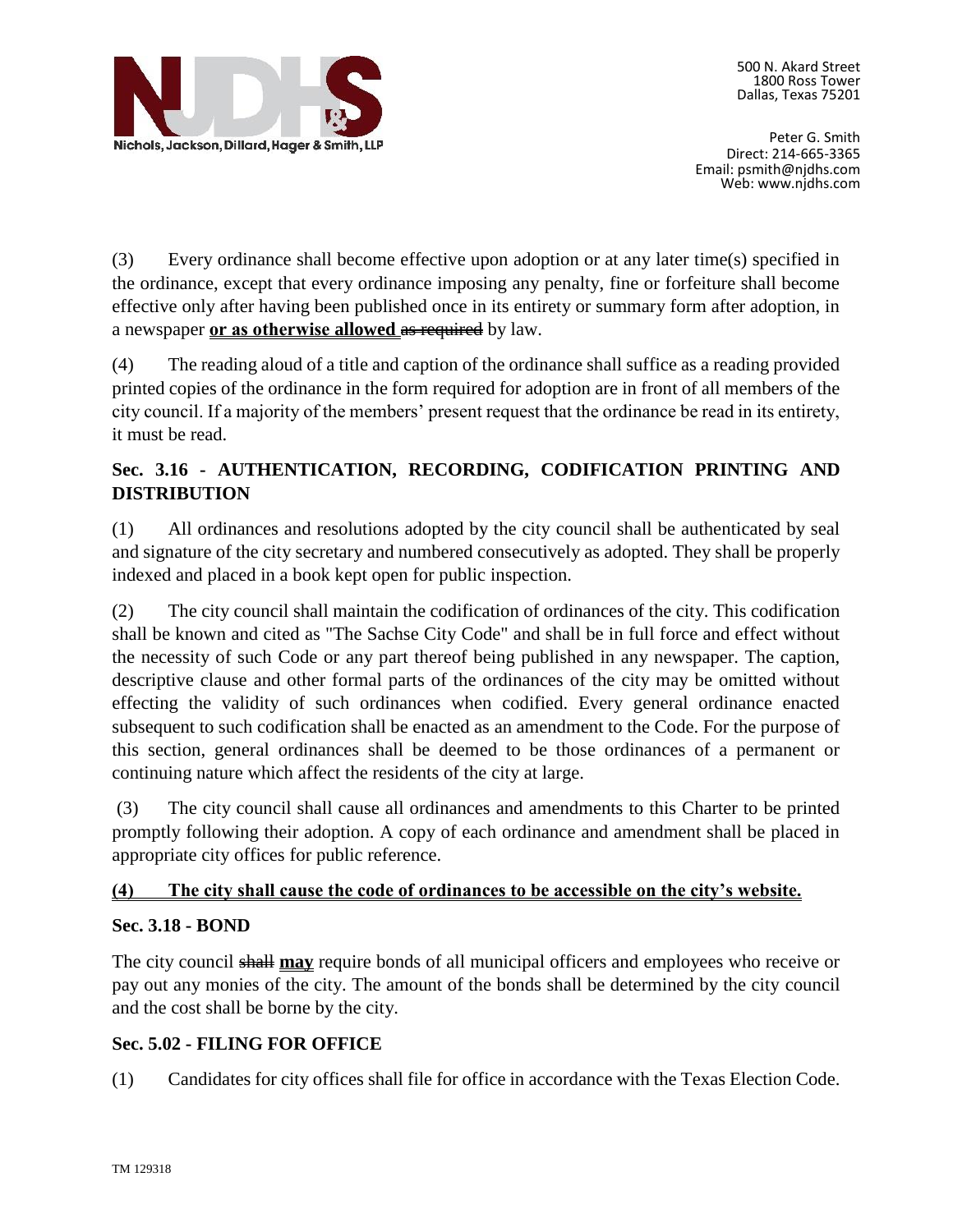

Peter G. Smith Direct: 214-665-3365 Email: psmith@njdhs.com Web: www.njdhs.com

(2) Candidates for elective city office shall meet the following qualifications:

(a) Shall be at least twenty-one (21) years of age at the time of the election for which they are filing;

(b) Shall be a qualified voter;

(c) Shall have resided within the corporate limits of the city, or annexed territory, for at least **twelve**  $\frac{1}{\sqrt{2}}$  (6) (12) months prior to the **date of election**  $\frac{1}{\sqrt{2}}$  deadline;

(d) Shall not, after notice of any delinquency, be in arrears in payment of taxes or other liabilities due the city;

(e) No candidate may file in a single election for more than one (1) office or position as provided by this Charter;

(f) No employee, nor any member or volunteer with any board, commission, or department of the city, shall continue in such position upon election and acceptance of the elected position;

(g) No elected official of the city whose term is not expiring in that calendar year shall continue in such elective office after filing for any other elective office provided for in this Charter.

#### **Sec. 6.04 - FORM OF PETITION**

(1) All pages of a petition shall be uniform in size and style and shall be assembled as one instrument for filing. Each signer of a petition must be a qualified voter of the City of Sachse and shall personally sign his own name thereto in ink or indelible pencil, and shall write after his name his place of residence within the boundaries of the city, giving name of street and number, if any, and shall also write thereon the date, including the month, day and year his signature was affixed. Petitions shall contain or have attached thereto throughout their circulation the full text of the ordinance proposed or of the ordinance or resolution sought to be reconsidered, or in the case of a recall petition, the identity of the official whose recall is being sought.

(2) Each page of a petition shall have attached to it, when filed, an affidavit executed by the circulator thereof stating that he personally circulated the paper, the number of signatures thereon, that all the signatures were affixed in his presence, that he believes them to be genuine signatures of the persons whose names they purport to be, and that each signer had an opportunity before signing to read the full text of the ordinance proposed, the ordinance or resolution sought to be reconsidered, or the identity of the official whose recall is being sought.

(3) Locations for **ten (10)** twenty (20) signatures shall be provided on each blank petition.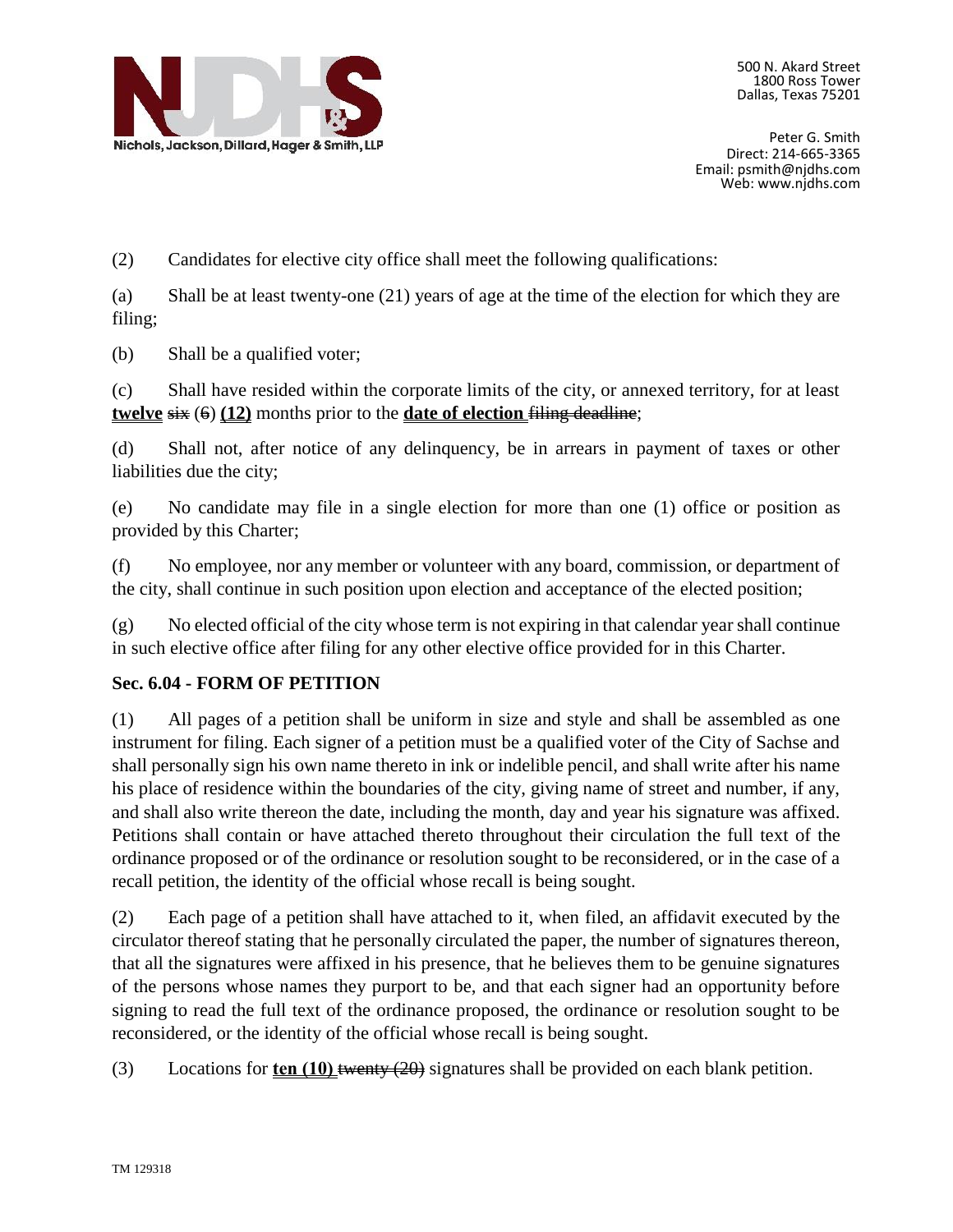

Peter G. Smith Direct: 214-665-3365 Email: psmith@njdhs.com Web: www.njdhs.com

#### **VERSION 1**

#### **Sec. 6.05 - PRESENTATION OF PETITIONS**

(1) A petition to the city council for initiative or referendum, containing the signatures of qualified voters equal in number to fifteen (15) percent of those who voted in the last general municipal election, or two hundred (200), whichever is greater, shall be filed with the city secretary not later than **sixty (60)** thirty (30) days following the filing of the affidavit by the petitioners committee. Once the petition is filed, no signature may be withdrawn.

(2) A petition to the city council for recall, containing the signatures of twenty (20) percent of the qualified voters registered to vote at the last regular city election, or three hundred (300), whichever is greater, shall be filed with the city secretary no later than **sixty (60)** thirty (30) days following the filing of the affidavit by the petitioners committee. Once the petition is filed, no signature may be withdrawn.

#### **VERSION 2**

#### **Sec. 6.05 - PRESENTATION OF PETITIONS**

(1) A petition to the city council for initiative or referendum, containing the signatures of qualified voters equal in number to fifteen (15) percent of those who voted in the last general municipal election, or two hundred (200), whichever is greater, shall be filed with the city secretary not later than **ninety (90)** thirty (30) days following the filing of the affidavit by the petitioners committee. Once the petition is filed, no signature may be withdrawn.

(2) A petition to the city council for recall, containing the signatures of twenty (20) percent of the qualified voters registered to vote at the last regular city election, or three hundred (300), whichever is greater, shall be filed with the city secretary no later than **ninety (90)** thirty (30) days following the filing of the affidavit by the petitioners committee. Once the petition is filed, no signature may be withdrawn.

#### **Sec. 7.04 - BUDGET: A PUBLIC RECORD**

The final budget, all supporting schedules and the budget message shall be filed with the city secretary when submitted to the city council and shall be opened to public inspection by anyone interested. The city manager shall provide copies of the final budget, at a reasonable charge, to all interested citizens.

#### **Sec. 7.10 - RESERVEDCERTIFICATION: COPIES MADE AVAILABLE**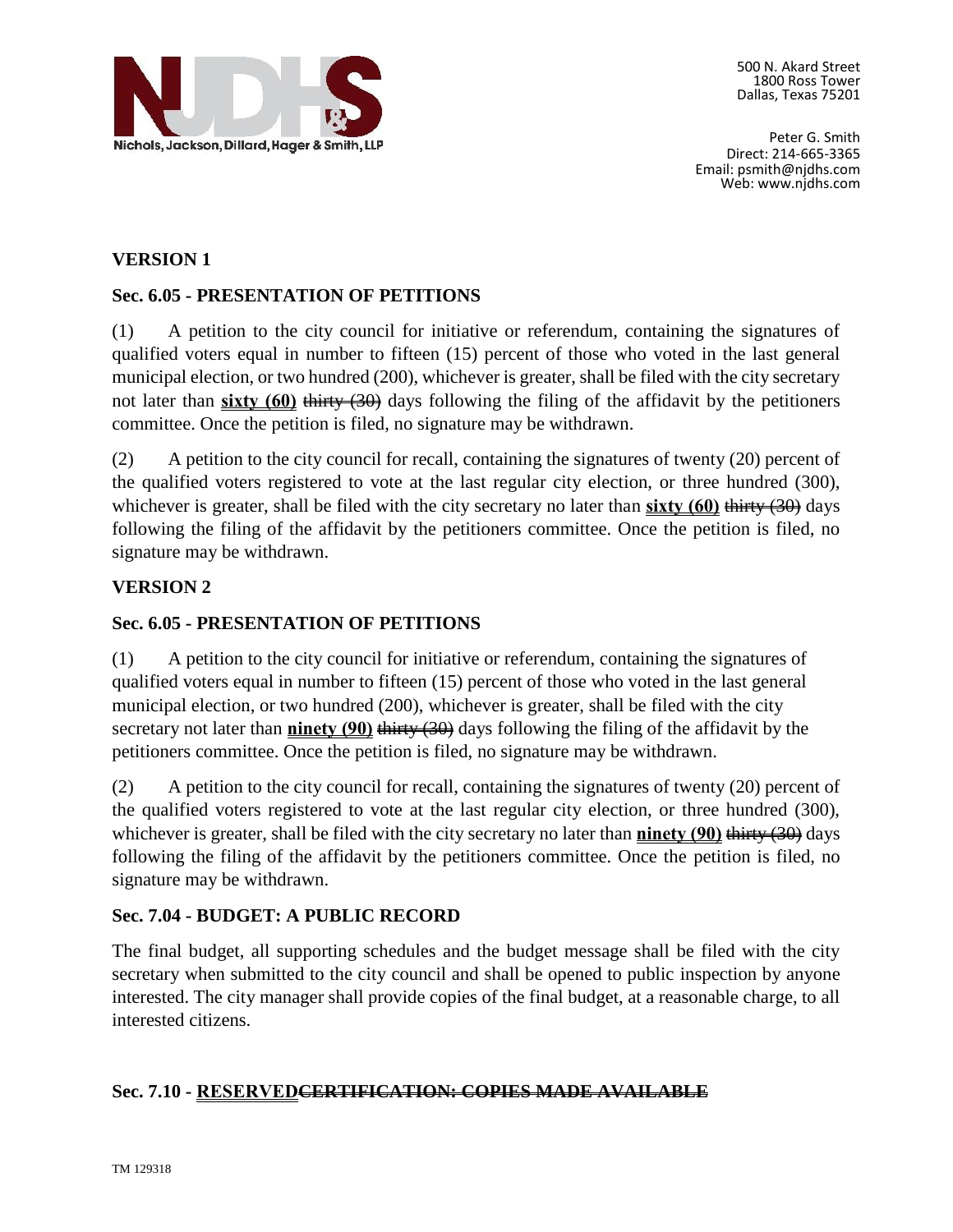

Peter G. Smith Direct: 214-665-3365 Email: psmith@njdhs.com Web: www.njdhs.com

A copy of the budget, as fully adopted, shall be filed with the city secretary and such other places required by state law and as the city council may designate. The final budget shall be printed, and copies shall be made available for the use of all offices, agencies, and for the use of interested persons and civic organizations.

#### **Sec. 7.20 - OFFICE OF TAX COLLECTOR**

There shall be established an office of taxation to collect taxes, the head of which shall be the city tax collector. **The city manager shall appoint a tax assessor/collector for the city, or the city council may contract with a governmental entity or with the board of directors of an appraisal district for the other governmental entity or the appraisal district to perform duties relating to the assessment or collection of taxes. In the assessment and collection of taxes, all provisions of the constitution and general laws of the State of Texas, the ordinances of this city relating thereto, and the provisions of this charter shall be followed.**

#### **Sec. 9.01 - ORGANIZATION**

(1) The city council shall create and establish a Planning and Zoning Commission which shall consist of seven (7) members, and may include alternates, who shall be appointed by the city council to staggered, overlapping two (2) year terms. The commission members shall be qualified voters in the city. Any vacancy occurring during the unexpired term of a member shall be filled by the city council. A majority of the members shall constitute a quorum. Removal of members of the planning and zoning commission shall be in accordance with the provisions of Article VIII, Section 8.01(2) of this Charter.

(2) The commission shall meet **as needed** at least once a month. The commission shall keep minutes of its proceedings which minutes shall be maintained as a public record by the city secretary. The commission shall serve without compensation.

#### **Sec. 11.07 - CHARTER REVIEW COMMISSION**

(1) The city council may appoint a Charter Review Commission of at least fourteen (14) citizens of the city who shall:

(a) Inquire into the operation of the city government under the Charter and determine whether any provisions require revision. To this end, public hearings may be held. The commission may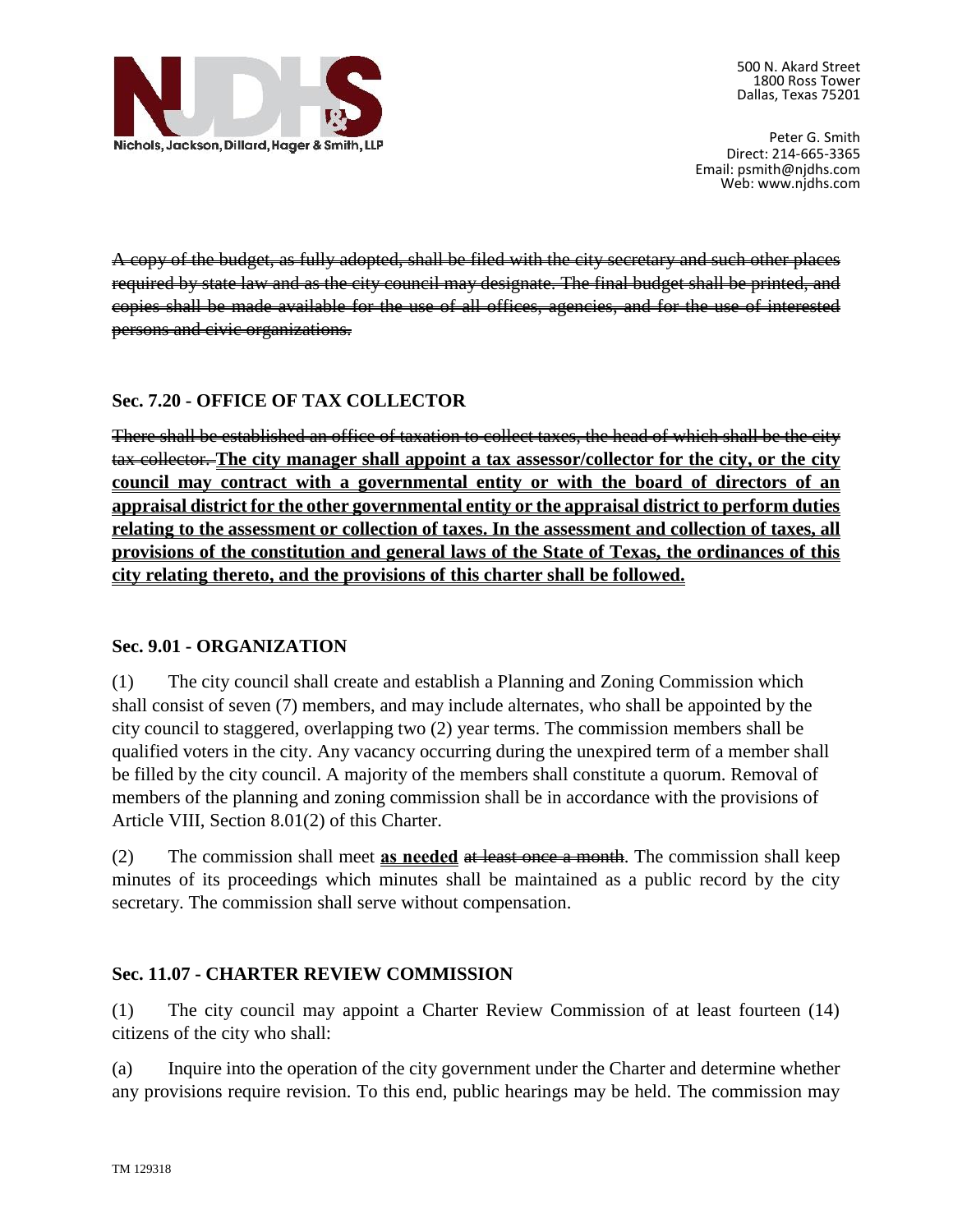

Peter G. Smith Direct: 214-665-3365 Email: psmith@njdhs.com Web: www.njdhs.com

compel the attendance of any officer or employee of the city and require submission of any city records;

(b) Propose any recommendations it deems desirable to **ensure** insure compliance with the Charter of the city government;

(c) Report its findings and present its recommendations to the city council.

(2) The city council shall **conside**r receive and have published in the official newspaper of the eity a comprehensive summary of the report presented by the commission, shall consider any recommendations made, and may order any amendments suggested to be submitted to the voters of the city in the manner provided by state law as now written or hereafter amended. **The city council shall post a comprehensive summary of the report presented by the commission on the city website which may be removed after the date the city council has adopted any amendments approved by the voters at such election. If no election is called the report may be removed from the city website within ninety (90) days after such posting.**

(3) The term of office of the commission shall be for not more than six (6) months, at the end of which time a report shall be presented to the city council and all records of proceedings of the commission shall be filed with the city secretary and become a public record.

# **ARTICLE XIII. - TRANSITIONAL PROVISIONS EFFECTIVE DATE AND EFFECTS OF ADOPTION**

**Sec. 13.01 - EFFECTIVE DATE**

This Charter shall take effect immediately following adoption by the voters. **The provisions of this charter and any amendments thereto shall be in effect from and after their approval by the voters and the adoption of an ordinance by the city council declaring the same adopted.**

# **Sec. 13.02 - CONTINUATION OF ELECTIVE OFFICES EFFECT ON PRESENT CITY COUNCIL**

**The duly elected city council serving at the time of the adoption of this charter or amendment thereto shall continue to be, serve as, and to constitute the city council of the city until the next regular election.** .Upon adoption of this Charter, the present members of the city council filling elective offices will continue to fill those offices for the terms for which they